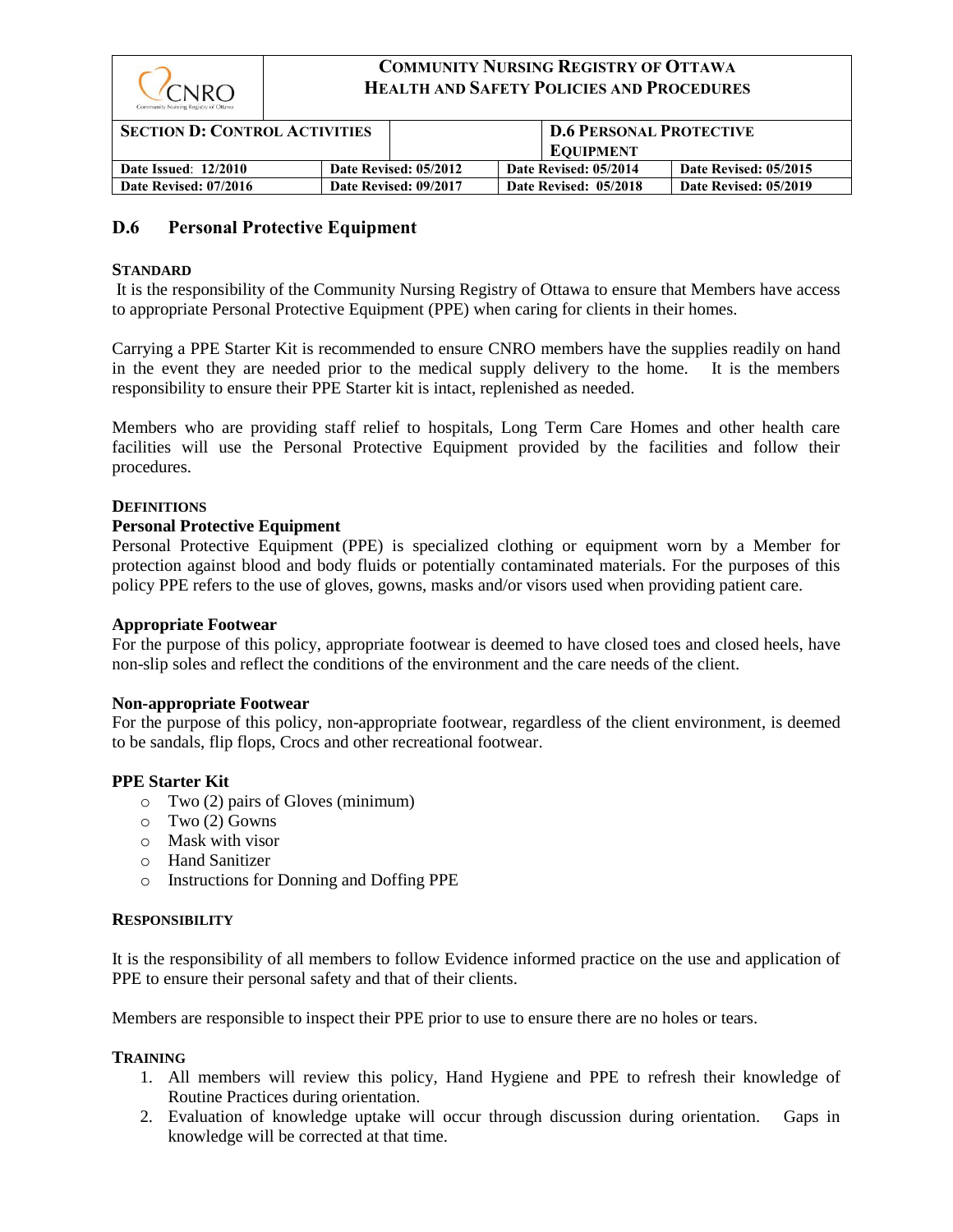

| <b>SECTION D: CONTROL ACTIVITIES</b> |                       | <b>D.6 PERSONAL PROTECTIVE</b> |                       |  |
|--------------------------------------|-----------------------|--------------------------------|-----------------------|--|
|                                      |                       | <b>EQUIPMENT</b>               |                       |  |
| <b>Date Issued: 12/2010</b>          | Date Revised: 05/2012 | Date Revised: 05/2014          | Date Revised: 05/2015 |  |
| Date Revised: 07/2016                | Date Revised: 09/2017 | Date Revised: 05/2018          | Date Revised: 05/2019 |  |

- 3. Annually, at least one Safety Talk will include information about PPE and protection against contamination from Airborne, Droplet or Bloodborne pathogens. The topic may not specifically be titled PPE but the contents will reflect the importance of using PPE.
- 4. Training records will be kept in the Health and Safety Training Log.

## EVALUATION

The effectiveness of this policy and associated procedures will be evaluated by JHSC review of reported incidents and through an audit of PPE best practice during the annual Health and Safety to ensure this policy and the information provided to members is current.

## **PROCEDURE**

### **Gloves**

- Gloves are not a substitute for hand hygiene. They are worn as an additional protective measure to reduce the potential risk to the Member when performing patient care.
- Single use gloves will be used for one instance of patient/client care and not reused.
- Hand hygiene must be performed prior to removing gloves from the box or storage container.

### **Gloves will be applied when:**

- o There is risk of blood or body fluid contact with hands and/or when touching mucous membranes or non- intact skin.
- o When the Member has open skin lesions on the hands.
- o Before contact with the client or potentially contaminated material
- o Before initiating a procedure for which gloves are required.

## **Use of Facial Protection**

- Facial protection should be worn to protect mucous membranes of eyes, nose and mouth when client care activities would likely generate splashes or sprays of blood, body fluids, secretions or excretions.
- Facial protection consists of a mask with a visor.
- Masks are single use items and must be discarded after use. Health Canada recommends that masks should be changed if they become wet, interfere with breathing are damaged or visibly soiled.

### **Use of Gowns**

- Gowns are to be worn when client care activities would likely generate splashes or sprays of blood, body fluids, secretions or excretions that could contaminate clothing.
- Gowns are single use items that must be discarded after use or if contaminated.

### **Donning and Doffing PPE**

- Complete hand hygiene before accessing the PPE kit.
	- o The PPE kit is considered clean and must not be accessed with dirty hands.
- Apply the PPE as per see appendix A.
- Once an item is removed from the kit it must be discarded. Used items may be discarded in the client's garbage.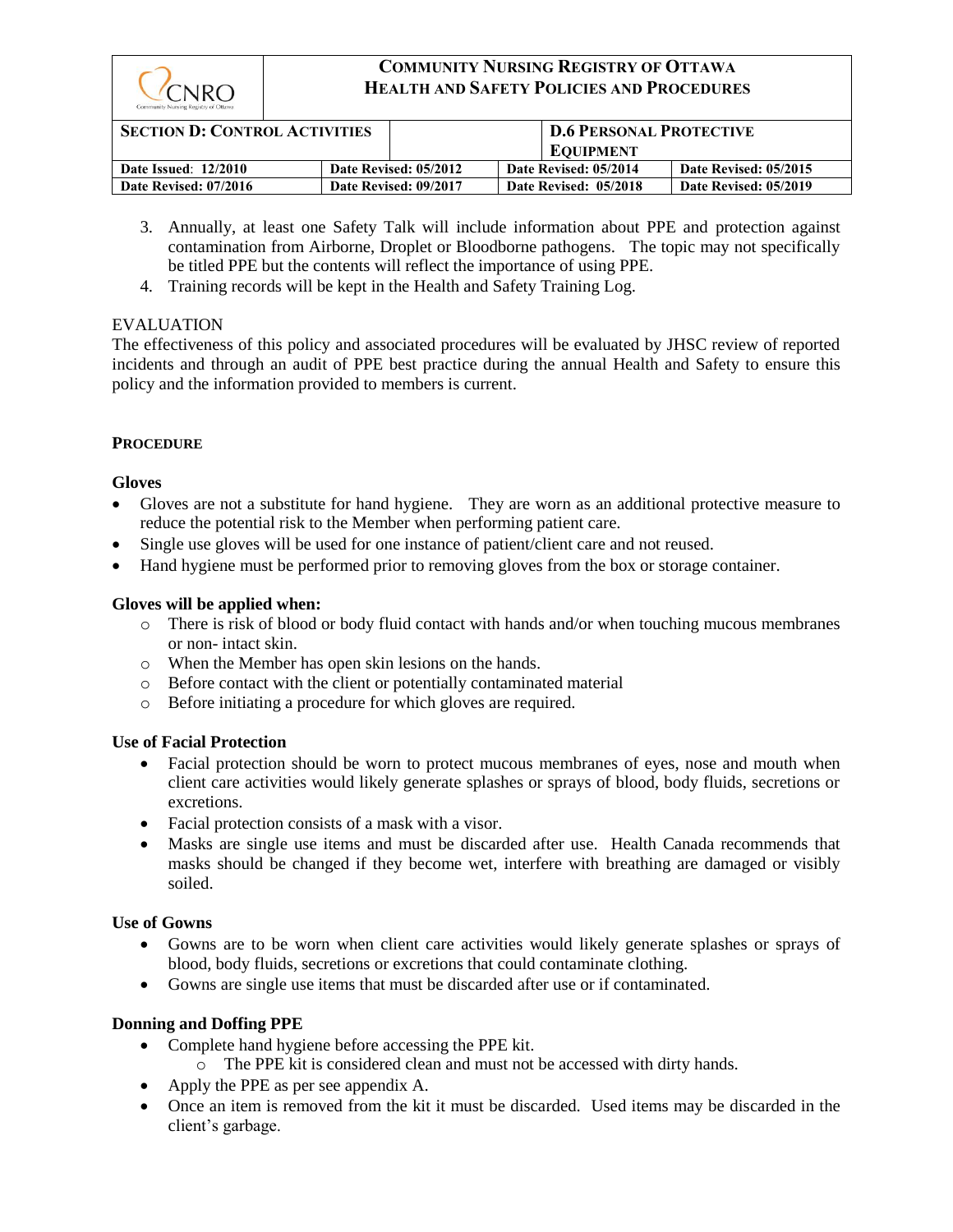

| <b>SECTION D: CONTROL ACTIVITIES</b> |                       | D.6 PERSONAL PROTECTIVE |                       |
|--------------------------------------|-----------------------|-------------------------|-----------------------|
|                                      |                       | <b>EQUIPMENT</b>        |                       |
| <b>Date Issued: 12/2010</b>          | Date Revised: 05/2012 | Date Revised: 05/2014   | Date Revised: 05/2015 |
| Date Revised: 07/2016                | Date Revised: 09/2017 | Date Revised: 05/2018   | Date Revised: 05/2019 |

• Remove the PPE immediately upon leaving the client space as per appendix A.

#### **Footwear**

- CNRO members who work in client facilities are expected to wear shoes that comply with the CNRO definition of appropriate footwear and the requirements of the facility.
- CNRO members working in the community will at a minimum wear shoes that comply with the CNRO definition of appropriate footwear.
- When determining the type of footwear that is appropriate to a specific community client environment, the members will take into consideration the following;
	- o The amount and type of equipment used in the home
	- o The space and proximity of furniture to the working area (small spaces or spaces where furniture and other personal items may increase the risk of injury)
	- o The type of flooring (carpet, ceramic tile, laminate, cement, etc) in the client environment as it relates to the risk of slips/trips or repetitive injury to a member's feet or joints.
- CNRO members are expected to wear weather appropriate footwear when traveling to a client's home or facility.
- CNRO members are expected to carry indoor shoes and change from outdoor footwear on arrival to the client home.

#### **REFERENCES**

Best Practices for Hand Hygiene in All Health Care Settings; Provincial Infectious Diseases Advisory Committee (PIDAC); Ministry of Health and Long Term Care; Reviewed and Revised December 2012

Infection Prevention and Control Reference Tool for Health Care Providers in the Community; Public Health Ontario; September 2011

## **Appendix A**

| <b>Sequence for Putting on Personal Protective Equipment:</b> |                                                                                                                                           |  |
|---------------------------------------------------------------|-------------------------------------------------------------------------------------------------------------------------------------------|--|
| Perform hand hygiene.                                         | Soap and water or hand sanitizer for $>15$ seconds                                                                                        |  |
| Put on gown.                                                  | Opening is in the back<br>Secure at neck and waist                                                                                        |  |
| Put on procedure mask or N95 respirator (if<br>required).     | Place over nose, mouth and chin<br>Fit flexible nose piece over the nose bridge<br>Secure on head with elastic ear loops<br>Adjust to fit |  |
| Put on eye protection or face shield if<br>required).         |                                                                                                                                           |  |
| Put on gloves.                                                | Insert hands into gloves<br>Extend gloves over gown cuff (if worn)                                                                        |  |
| Inspect                                                       | Inspect gloves, gown and face protection and ensure all                                                                                   |  |